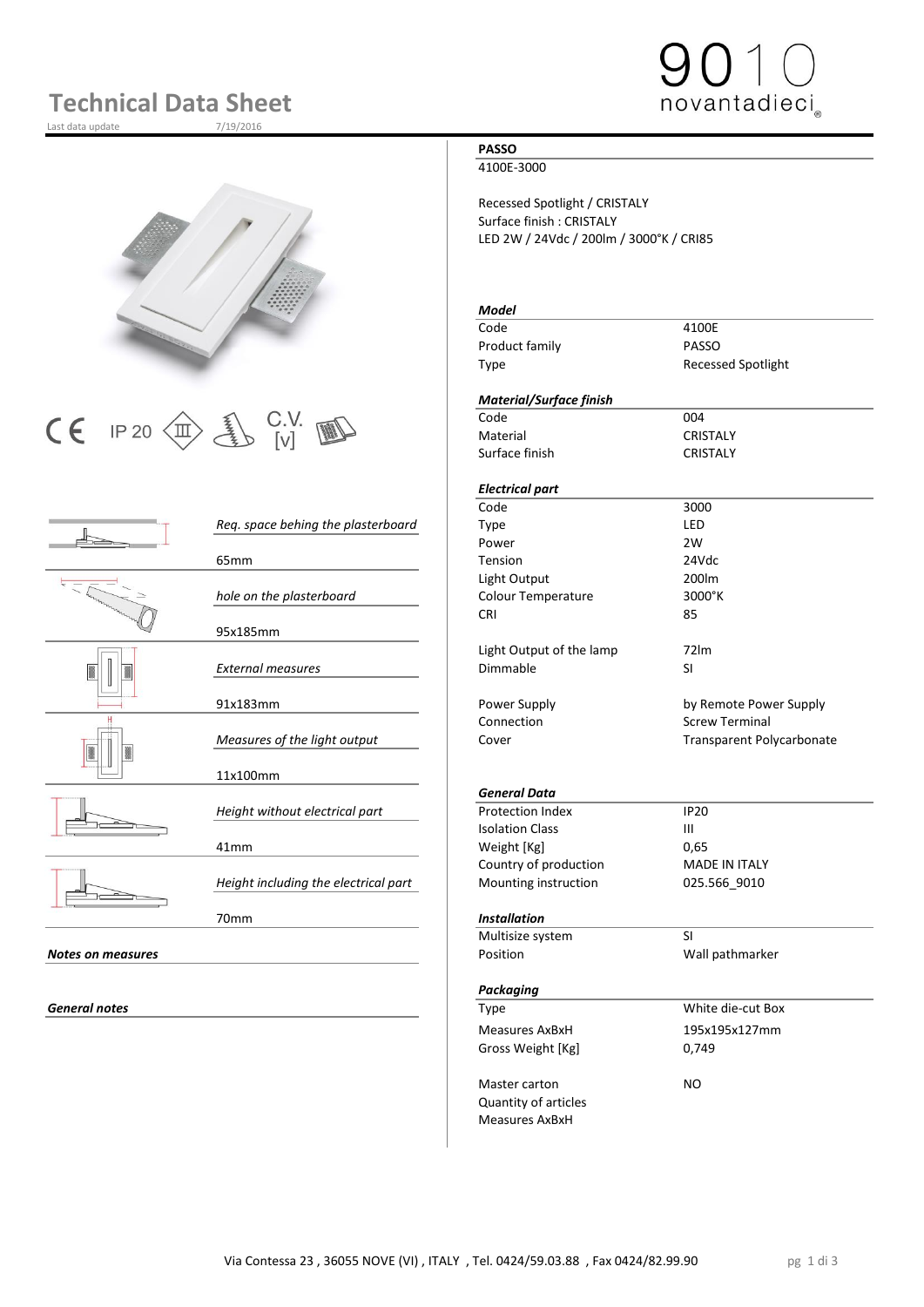# **Technical Data Sheet**

4100E-3000

### **Fotometric Data**



|                   | Electrical part          | 3000_B     | <b>Illuminance</b> | 0.3m | 940lux |
|-------------------|--------------------------|------------|--------------------|------|--------|
| $-90^\circ$       | Power                    | 2W         |                    | 0.5m | 338lux |
|                   | Light Output             | 200lm      |                    | 1m   | 85Iux  |
| 250               | Colour Temperature       | 3000°K     |                    |      |        |
| $60^\circ$<br>500 | <b>CRI</b>               | 85         |                    |      |        |
| 750               | Lamp Light Output        | 36%        |                    |      |        |
| 1000              | Light Output of the lamp | 72Im       |                    |      |        |
| 1250              | <b>Beam Angle</b>        | $53^\circ$ |                    |      |        |
| 30                | <b>Beam Inclination</b>  | $33^\circ$ |                    |      |        |
| Accessories       |                          |            |                    |      |        |

#### *Housing Box for Brickwork*



 *Measures* 95X185X65mm  *Measures of the hole on Brickwork* 125X215X75mm

### *Standard Power Supply*





 *Measures* 130x42x23mm *Measures* 167x45x30mm *Measures* 157x54x36mm  *Power* 12W *Power* 36W *Power* 60W  *Input* 220-240V~W *Input* 220-240V~W *Input* 220-240V~W  *Output* 24Vdc *Output* 24Vdc *Output* 24Vdc



### *Dimmable Power Supply*



*Code* 026.219 **Code** 026.209<br> *Measures* 155x51x26mm *Measures* 125x82x29mm  *Measures* 155x51x26mm *Measures* 125x82x29mm  *Power* 21,6W *Power* 60W  *Input* 220-240V~W *Input* 220-240 V~W  *Output* 24Vdc *Output* 24Vdc  *Dimmable* PUSH/0-10V/DALI *Dimmable* PUSH/1-10V